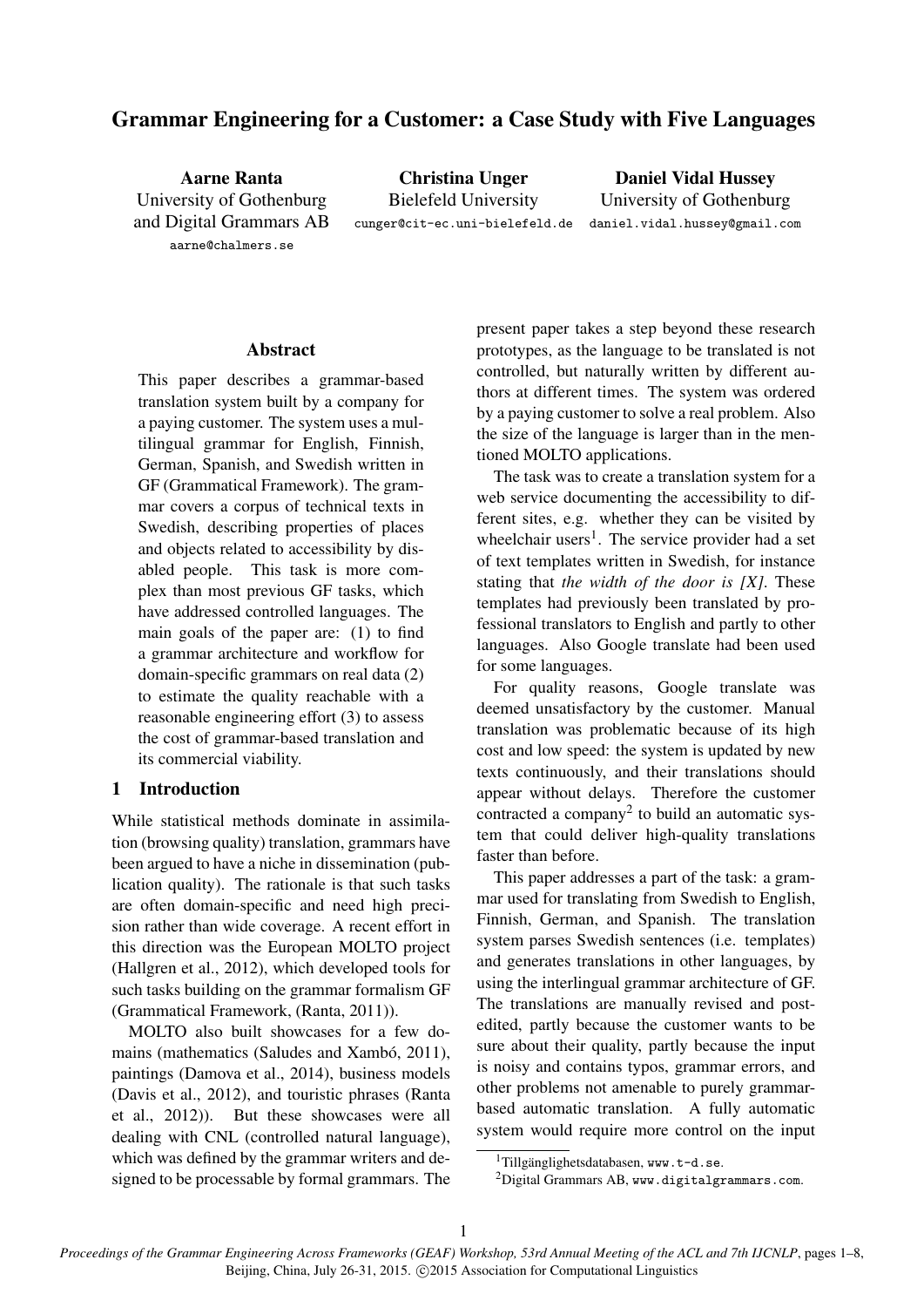language. This was left to future work.

The approach we chose was the "Embedded CNL" (Ranta, 2014): a Controlled Natural Language embedded in a general purpose syntactic grammar. The parser gives priority to CNL analyses whenever possible, but also provides coarser analyses as back-up. This makes the automatic translation robust. Since the system knows which grammar rules are used for each part of the translation, it can show confidence information to the user and the post-editor.

The main questions of this paper are:

- How to best build an embedded CNL system for a task like this?
- How good is the quality, in terms of the usual MT scores and post-editing required?
- Is this approach commercially viable, i.e. competitive with human of translation?

The paper has the following structure: Section 2 describes the text corpus to be translated. Section 3 is a very brief introduction to GF. Section 4 outlines the structure of the grammar and the grammar writing process. Section 5 outlines the translation and post-editing workflow. Section 6 gives evaluation on two dimensions: the time taken by grammar writing and post-editing, and the usual scores (BLEU) for translation quality. Section 7 discusses related work. Section 8 concludes, trying to answer the three questions and give recommendations for later work.

# 2 The corpus

The starting point was a set of texts in Swedish. Most of them had manual translations in English, many also in Finnish and German. The customer was happy with the English translations but wanted to replace the Finnish and German ones, as well as to create Spanish translations. The number of texts was around 1,900, mostly short sentences of under 10 words. But as the texts also had heavy HTML markup, which had to be rendered correctly in translation, the corpus with tags and repetitions of texts had 26,000 tokens.

The most interesting part of the markup was the variable, a segment into which some actual value is inserted when the text is used to describe some object. As the first step of translation, we erased all markup but the variable. As the last step, we inserted it back by using an alignment between the source and the translation.

Figure 1 shows a sample from the corpus. The

variables are in brackets. The brackets contain identifiers marking what kind of value is to be inserted in them; the final grammar distinguishes between 13 different variables, which typically belong to different syntactic categories.

After the removal of markup, the number of unique texts was 1,185, word count 7,309. There were 1,258 unique words and 980 unique lemmas, as measured by the morphological analyser of SALDO (Borin et al., 2013). 906 of these were content words (nouns, adjectives, verbs), most of which had precise technical meanings.

In the grammar writing process, it turned out that many word combinations must be treated as multiword constructions, since their translations are not compositional. For instance, Swedish *motsvarande* is literally *corresponding*, but the proper translation of *NP eller motsvarande* is *NP or similar* in English, *NP o elemento parecido* in Spanish.

72 such constructions were included in the final lexicon. This number is relatively low because Swedish forms compounds without spaces, and these were easy to identify as tokens at the outset. For comparison, the final English lexicon has 274 multiwords. Starting with English would thus involve more work in identifying the multiwords.

### 3 GF and resource grammars

GF started at Xerox (XRCE) to support multilingual generation in controlled-language scenarios (Dymetman et al., 2000). A GF grammar consists of an abstract syntax, which captures the semantics of the application domain, and a set of concrete syntaxes, which map abstract syntax trees into strings of different languages. As an example from the domain of this paper, one could have an abstract syntax function

```
fun Length :
  Object -> Measure -> Fact
```
to model sentences such as*the length of the changing table is 120 cm*. The concrete syntax is given by a linearization rule,

```
lin Length o m =
  "the length of" ++ o ++ "is" ++ m
```
This rule is nothing but a string template, which together with the abstract syntax rule is a decomposition of the context-free grammar rule

Fact  $::=$ "the length of" Object "is" Measure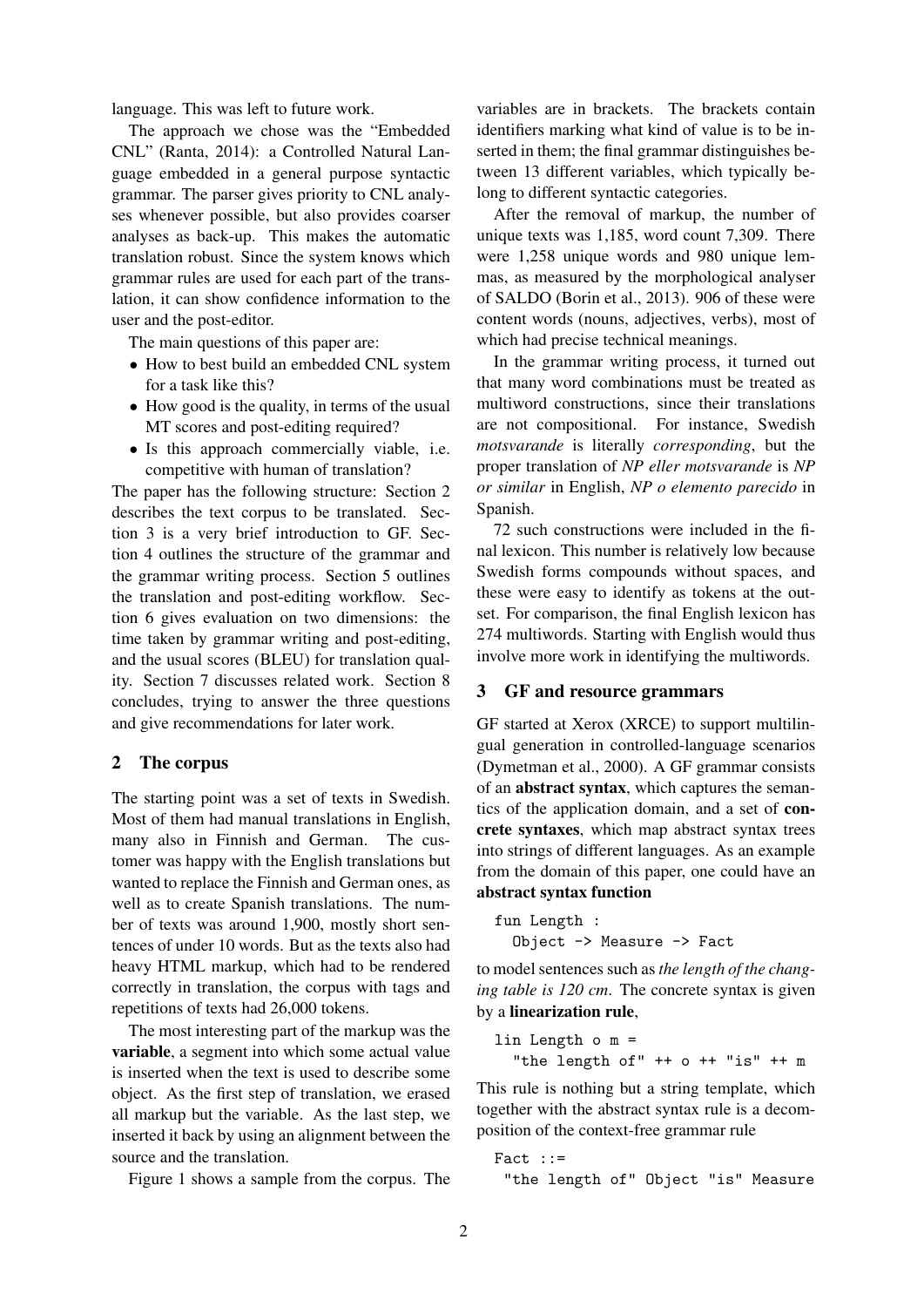```
avåkningsskyddet är placerat på [object]
the protective guards are placed on [object]
begränsad gångyta är [units] bred
the limited pedestrian area is [units] wide
karusell [exist] som är anpassad för rullstol
roundabout adapted for wheelchair is [exist]
språk vid visning eller guidning [is] speciellt anpassat för att vara enkelt och lättförståeligt
language when showing or guiding [is] especially adapted to be simple and easy to understand
```
Figure 1: Parallel English-Swedish sentences from the corpus.

to a "tectogrammarical" and "phenogrammatical" rule (Curry, 1961). The strength of GF is that different languages can have not only different linearizations but also different *types* of linearizations. Thus for instance Object in English is a string, but in German case-dependent string, which is rendered in the genitive in this construction. The German linearization rule is thus

"die Länge" ++ gen o ++ "ist" ++ m

which generates *die Länge des Wickeltisches ist 120 cm* for the object whose nominative form is *der Wickeltisch*. The Finnish and Spanish rules are

```
gen o ++ "pituus on" ++ m
"la longitud"++ gen o ++"es de"++ m
```
respectively, where Finnish has a different word order and Spanish adds the preposition *de*.

The first GF grammars were small, typically involving up to 200 abstract syntax rules; their context-free expansions could of course be thousands of rules, due to parametric variations such as case. But it soon turned out that writing such grammars from scratch for each application was untenable, as each application had to reimplement morphology and syntax. To relieve this task, the GF Resource Grammar Library (RGL) (Ranta, 2009) was created, inspired by the resource grammars of CLE (Core Language Engine) (Rayner et al., 2000). The current RGL includes 30 languages, implementing the inflectional morphology and a comprehensive part of the syntax of each language. The RGL has a common API (Application Programmer's Interface) based on an abstract syntax. Thus for instance

possCN : CN -> NP -> CN

is a function that forms the possessive "CN of NP" for any CN (common noun) and NP (noun phrase) in any of the 30 languages. The linearization rules of Length can now be written

mkCl (mkNP the\_Det (possCN (mkCN length\_N)) o) m

uniformly in these four languages, by just varying the definition of the constant length N, which in turn can be written

```
mkN "length"
mkN "Länge"
mkN "pituus"
mkN "longitud"
```
using the **smart paradigms** (Détrez and Ranta, 2012) of each language, which infer the morpological properties of words from one or more forms. In Spanish, the argument m must be made into a prepositional phrase (prepNP de Prep m).

The RGL has increased the productivity of CNL implementations in GF, so that a system with a few hundred abstract syntax rules can be created in a few days and portable to any new language in a few hours (Ranta et al., 2012). The RGL has recently also scaled up to open-domain translation, due to improved parsing algorithms and statistical disambiguation (Angelov and Ljunglöf,  $2014$ ), chunk-based back-up of syntactic parsing (Ranta, 2014), and the ease of building large lexica with smart paradigms. As a demonstration, a widecoverage translator (WCT) has been released as a mobile app (Angelov et al., 2014).

#### 4 The grammar writing process

The grammar writing task was given the following constraints, for reasons of commercial viability:

- 1. The abstract syntax and Swedish should be built in 2 person weeks.
- 2. Each of the other languages should be built in 1 person week, including the postprocessing of the translations.
- 3. Later translations of similar text should be five times as fast as human translation.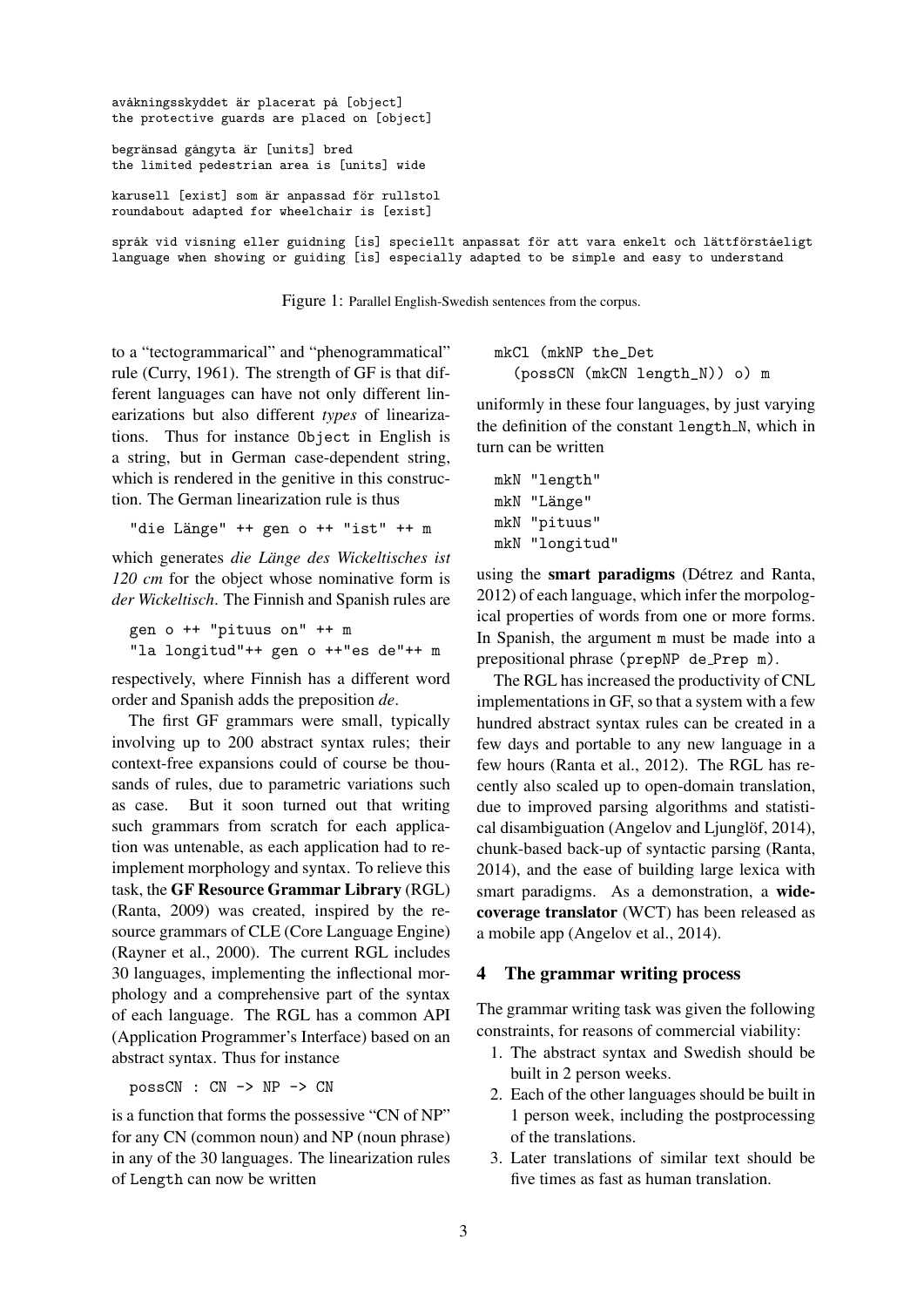- 4. Each language could be implemented by a different programmer, who does not need to know the other grammars.
- 5. The grammarians need basic GF skills and native knowledge of the target language, but no Swedish.

Constraints 1 and 2 meant that we had to stop the grammar development at some point and proceed to post-editing, even if the grammar was not yet perfect. Thus the workflow for each target language (after the abstract syntax and Swedish) was defined as follows:

- Days 1.2: Initial grammar, complete for the abstract syntax.
- Days 3,4: Translation + post-editing + grammar improvement loop.
- Day 5: Post-editing to deliver the final translations.

Constraint 3 means that the grammar must be good enough to support faster translation in later tasks. Constraint 4 means that the work can be done in parallel, constraint 5 that the grammar can easily be extended with new languages. In the actual task reported here, the three programmers were native speakers of Finnish, German, and Spanish, two of them GF experts and the third one a student with a basic course of GF covering most of the textbook (Ranta, 2011).

The source texts were in Swedish, but requiring knowledge of Swedish would make it too hard to find grammarians for new languages. Two of the grammarians actually had to work on the basis of the English translations. It turned out useful to write an English concrete syntax to help their work, so that they knew exactly what was intended with each abstract rule. The English grammar was not a part of the deal, but it was needed for this purpose as well as for future use. It was also a sanity check of the abstract syntax: building a grammar with only one language in mind could result in an abstract syntax that is not abstract enough, as pointed out in the "best practices" of the MOLTO project (Hallgren et al., 2012).

The process thus started with the abstract syntax together with concrete syntaxes for Swedish and English. We had two main options for the grammar writing process:

- bottom-up: build a dedicated CNL and implement it with the RGL (resource grammar library);
- top-down: start with the WCT (wide-

coverage translator) and improve it by domain-specific rules (using RGL).

The bottom-up approach was excluded almost immediately, because we had to take the corpus as it was: we had to translate sentences written in different times by different human authors, which could not be expected to follow strict CNL rules.

Figure 2 shows the grammar writing phases. The rectangles are off-the-shelf components from GF open source repositories. The ovals are grammar parts created in the project. The dashed rectangle RGL means that the RGL is used as a library rather than as a part of the run-time translation grammar.

# Phase 0: WCT

We started with a baseline using WCT out of the box, just extended with rules for the variables. The results were far from satisfactory. We did receive translations to all sentences, but they were too often relying on robustness (i.e. chunking rather than full analyses), lexical choices were bad, and many words were returned untranslated because they were missing. The same happens with Google translate, because there are many uncommon Swedish words. The grammar at this phase was just the wide-coverage translation grammar of GF.

## Phase 1: WCT + lexicon

This phase added the missing words to the lexicon, but the syntax was still the WCT syntax. Many compounds were first translated compositionally from their parts: thus *lekplatsområde* became the incomprehensible *game place section* instead of the correct *playground area*. Such problems could have been partly solved by using the corpus as data for statistical phrase alignment and deriving a GF multiword lexicon from that (Enache et al., 2014). But the data was fully available only for English, and it did not have the desired terminological consistency. Thus we ended up creating a lexicon semiautomatically from the corpus, occasionally adding multiword constructions later when new languages required this. The grammar at this phase was the wide-coverage grammar plus the domain-specific lexicon.

# Phase 2: CNL as extended subset of WCT

There were two problems with the grammar built using the top-down strategy: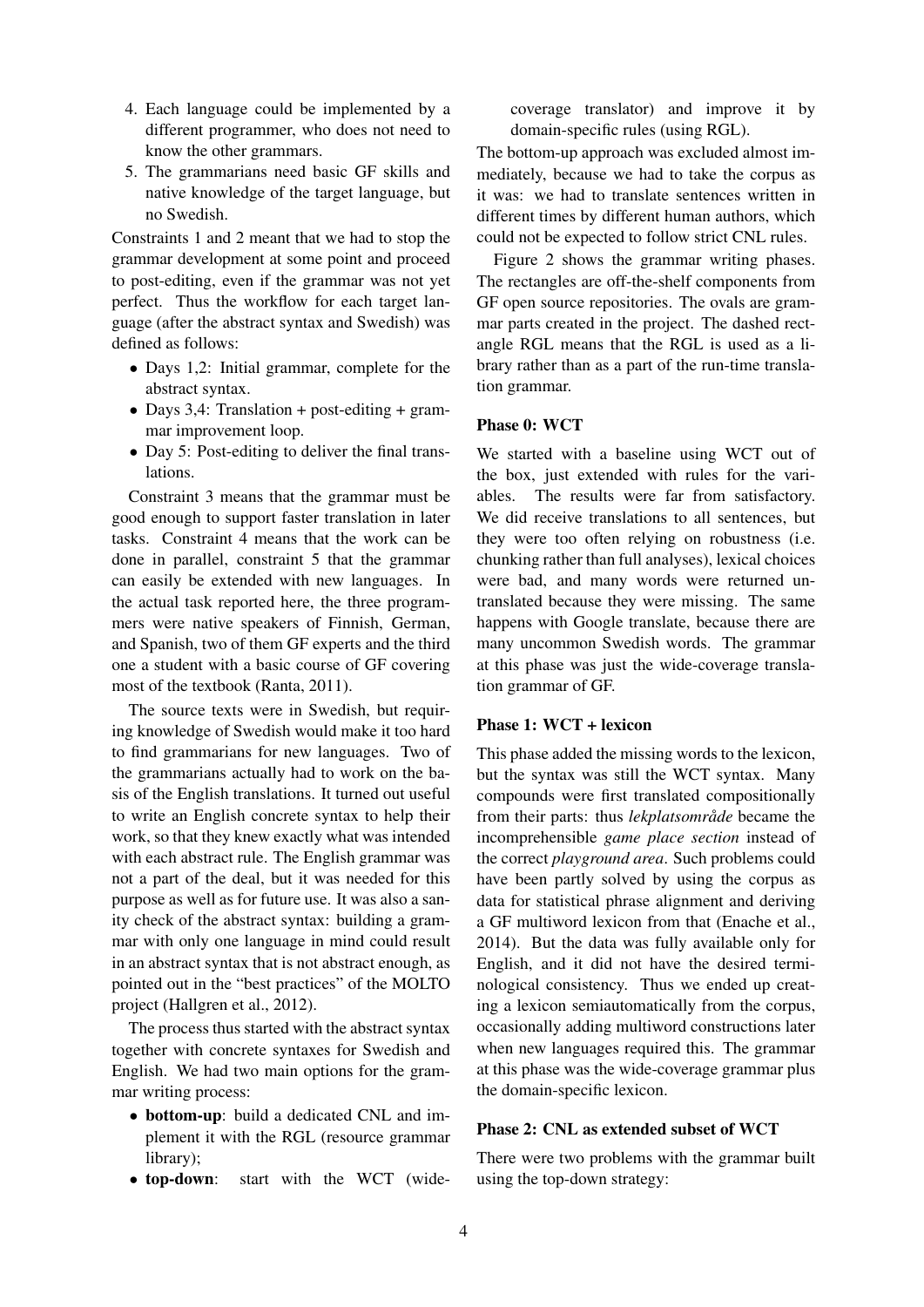

Figure 2: The four phases of grammar development.

- Ambiguity: including all syntax rules creates ambiguities that are not adequately solved by the generic statistical model of WCT.
- Incompleteness: even though all sentences are parsed, the parses don't capture idiomatic constructions typical of this domain.

The incompleteness concerned not only multiword constructions, but also general syntactic rules. Some authors of the corpus had used a telegraphic style, with missing articles and endings; Swedish expresses definiteness in morphology, for instance,  $d\ddot{\rho}$  *ren* =  $d\ddot{\rho}$ *rr* + *en* ("the door"). These phenomena required new rules in the general syntax, not just domain-specific CNL rules.

At the same time, only some of the RGL structures turned out to be actually needed. Less than a third of the 216 combination rules in the RGL abstract syntax were used in correct analyses of the corpus; the rest were just creating spurious parses

The module system of GF provides a way to reuse and recombine parts of grammars, even of grammars given as "black boxes" such as the RGL in its standard binary distribution. Using these techniques, we made two kinds of changes on top of the standard RGL:

- Removing rules until we got just those parses that made sense for the domain.
- Adding rules that enabled parsing input that was not parsed correctly before.

We ended up removing all but 30 rules of the standard RGL and adding about 40 new rules, having to do with the telegraphic style, measument units, and existential constructions. In addition, 16 rules were needed to embed the variables in standard syntactic constructions. They were not always just words, but syntactic functions.

For example, the existential variable [exist], as shown in Figure 1, marks a semantic function that is realized in different ways in different languages. The abstract syntax is simply

fun VarExistNPS : NP -> S

The linearization has a variable that gets both positive and negative values, "there is/are (not)". This cannot be done by simple slot-filling, because the filler may depend on the surrounding sentence (e.g. "is/are" in English) and because, conversely, the surrounding sentence may depend on the slot filler (in Finnish, the NP is in the nominative if the existential is positive, partitive if negative). However, human translators had been ingenious and found ways to generate acceptable language even with slot filling. Thus the existential verb of Swedish was rendered as an adjective in English (*(not) available*) and in German (*(nicht) erhaltlich ¨* ). Swedish (*finns (inte)*) and Spanish (*(no) hay*) could both be treated with verbs.

From the engineering point of view, the syntax part was extremely simple. The GF source code is around 180 lines for all languages, as opposed to the lexicon, which is around 1050 lines. The RGL and its common API come with the promise that writing grammars by using the RGL is equally complicated for all languages supported, which is corroborated by these figures; see the full code statistics in Table 2.

The resulting grammar was a CNL based on an abstract syntax that was syntactic rather than semantic. Thus for instance *the length of X is Y* is not parsed as the logical predication (Length X Y) but as an NP-VP predication

### Pred (PossNP X (UseN längd\_N)) (MeasureVP Y)

This kind of abstract syntax is also used in ACE (Attempto Controlled English) (Fuchs et al., 2008). The syntactic structures and their logi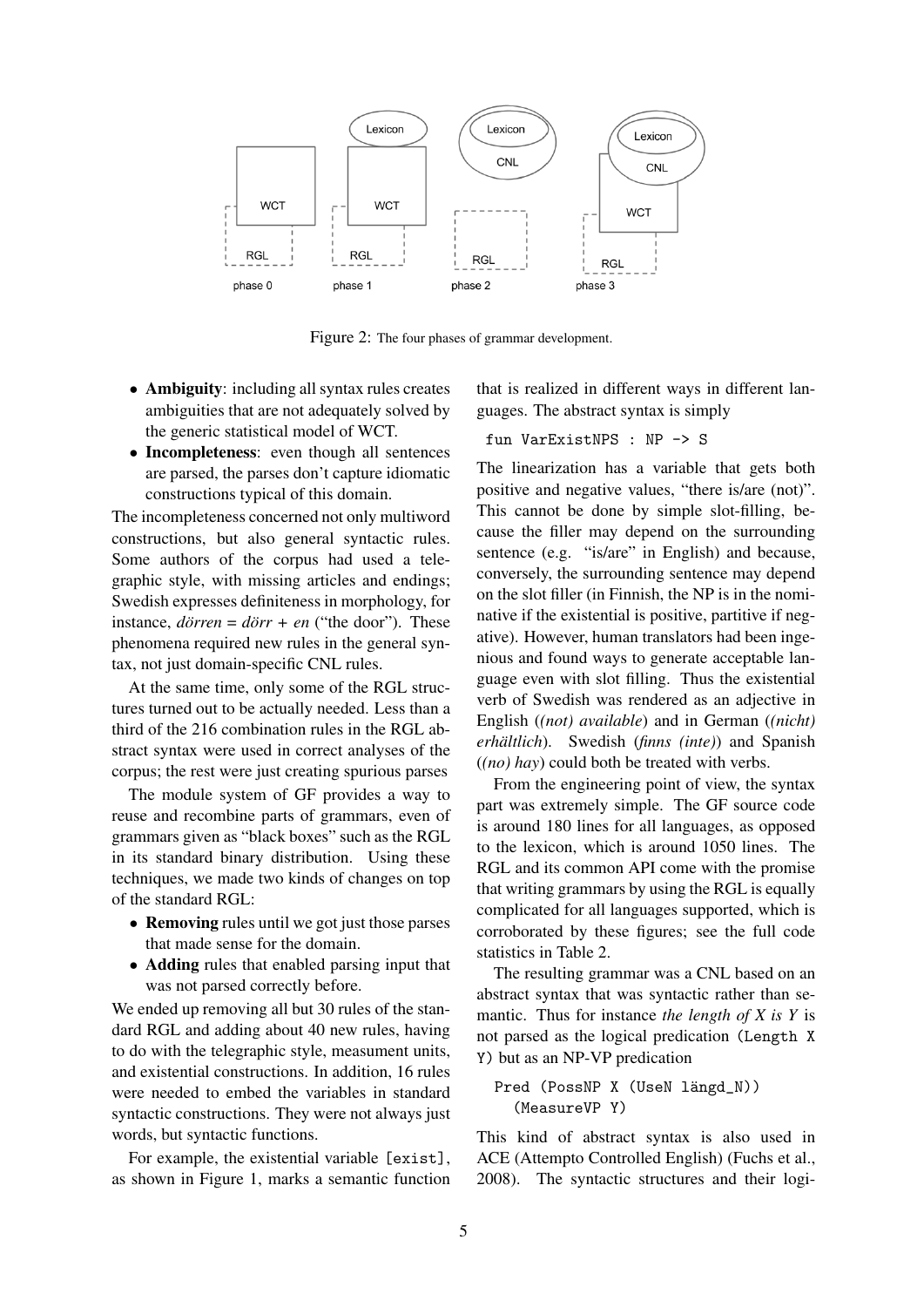cal semantics are known since (Montague, 1974), which makes ACE well suited for inference. But it is not so good for translation, because syntax may have to be changed when going from one language to another. Adding semantic constructions to the abstract syntax would therefore be the way to go if perfect quality was required.

The grammar at this point was a CNL with the lexicon generated in the previous phase, together with a minimal set of syntax rules. This grammar was able to translate 95% of the corpus.

### Phase 3: Embedded CNL in WCT

The grammar of phase 2 left 54 sentences unparsed. These sentences were long, tricky, and often ungrammatical. Extending the grammar would have been hard work with diminishing returns. What is more, the time allocated for grammar development was coming to its end. The practical solution was to switch back to the WCT for the remaining sentences.

Since the same grammar was expected to be used later for new sentences, we wanted a solution with the best of both worlds: use CNL as much as possible and WCT only as a back-up. An embedded CNL does this by combining the two grammars under a common start category, say S\_top. This category can be produced in two ways:

UseCNL : S\_cnl -> S\_top UseWCT : S\_wct -> S\_top

The weights in the probabilistic parser are set so that UseCNL is given priority over UseWCT.

However, even unparsed sentences may have parts that belong to the CNL. For instance, they can contain noun phrases that are technical terms whose translation is domain-specific. To make maximal use of these parts, the robust grammar has coercion rules from 12 subsentential categories of the CNL to corresponding categories of the WCT, for instance,

CoerceNP : NP\_cnl -> NP\_wct

The weights are again set in a way that gives this rule priority over other rules producing NP\_wct.

The additional grammar module for the robust grammar is just 70 lines, actually the same for all languages except for the import list telling which RGL modules are used. It can therefore be produced automatically for any new language.

The final version of the grammar was now able to parse all sentences in the corpus, 95% with the CNL and 5% with robustness.

#### 5 The translation workflow

With the abstract syntax, Swedish, and English in place, the grammarians of Finnish, German, and Spanish started their work. The Swedish/English grammarian meanwhile produced a treebank covering the whole corpus, to guide the other grammarians. The grammarians used the trees in the treebank to generate their own translations. Figure 3 shows an example entry from the treebank.

The GF translation is often different from the original human translation, either because it is wrong or because it just expresses the meaning in a different way. In Figure 3, both reasons apply. The translation is wrong because it uses the indefinite article; this in turn because the telegraphic Swedish null determiner is rendered as an indefinite in the English grammar - which is correct in most cases, but not in this one (where the omission of determiner in the source is actually a questionable choice). The grammar moreover uses a different word for *gangyta ˚* , namely *walking area* instead of *pedestrian area*. This is fine, because both translations occur in the reference.

The grammarians used the treebank to guide their grammar development. In the last phase, they moved on to just post-editing the translations. The final deliverable of the grammarians was the concrete syntax modules, the machine translations produced by the grammar, and the post-edited correct translations.

### 6 Evaluation

The first evaluation question is the quality of the translations. Table 1 shows BLEU scores for each language, computed by the Asiya tool (Gonzàlez et al., 2012) by using the post-edited translations as reference, as well as the percentage of translations that were correct without post-editing. The results cover all 1,185 texts of the corpus and are also shown separately for the CNL and robust translations. The Google translate scores are also with a reference obtained by post-editing the MT result minimally. These scores are for a sample of 40 sentences for CNL and 10 for robust translations and hence less representative. Notice that this is not a proper evaluation in the usual sense, because the grammar is tested on the same material that was used for building it; the purpose here is to measure the quality that can be produced by a limited effort, and also to check how it compares to Google translate, which had been previ-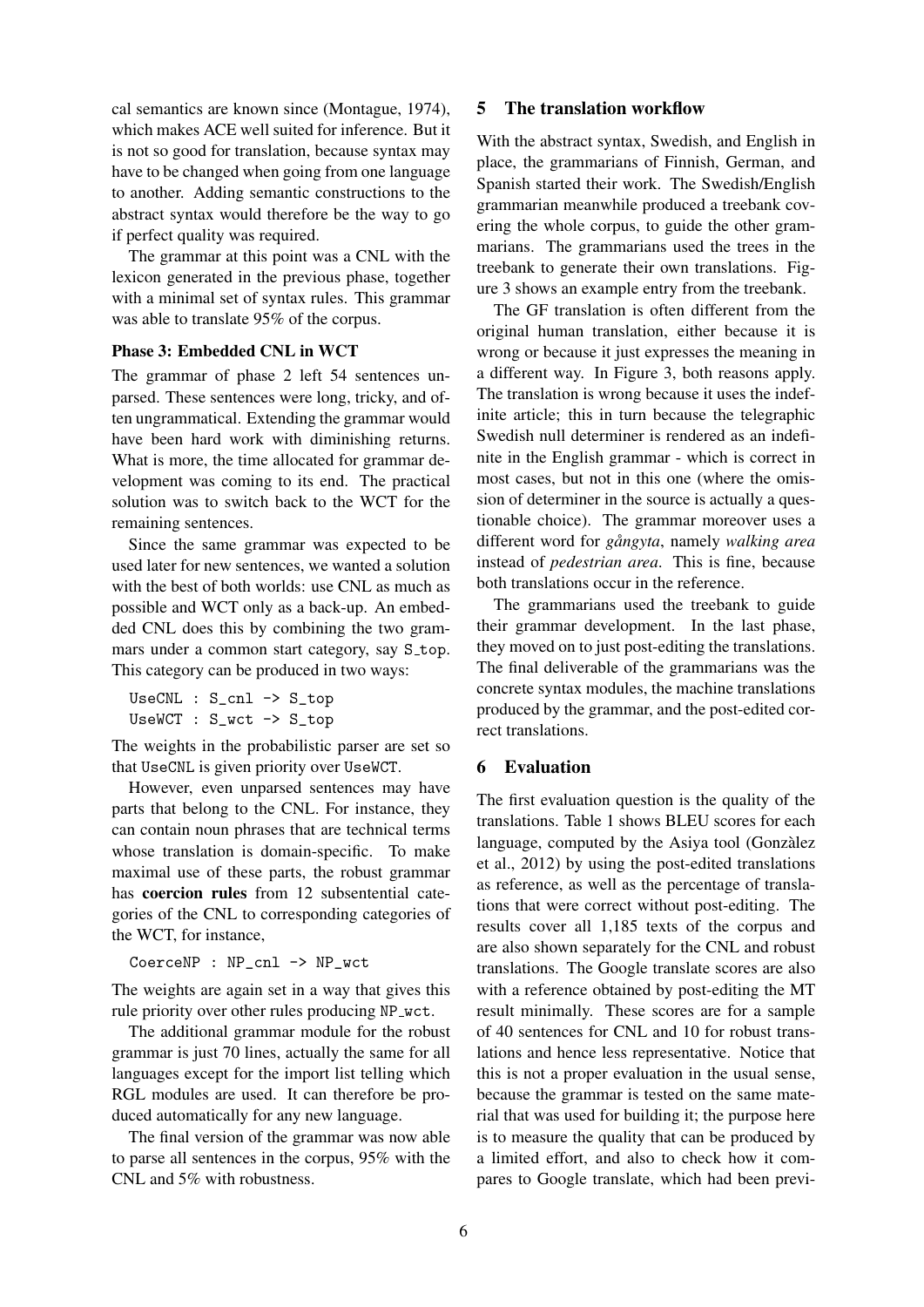```
Swe: begränsad gångyta är [units] bred
GF: (Pred (NullDetCN (AdjCN (PastPartA begränsa_V2) (UseN gångyta_N))) (measureVP varMeasure bred_A))
Eng: a restricted walking area is [units] wide
Ref: the limited pedestrian area is [units] wide
```

| language        | correct | <b>BLEU,GF</b> | Google          |
|-----------------|---------|----------------|-----------------|
| Finnish, CNL    | 48%     | 77             | 31              |
| Finnish, robust | $0\%$   | 31             | 20              |
| Finnish, all    | 46%     | 73             | 28              |
| German, CNL     | 44%     | 75             | 37              |
| German, robust  | $0\%$   | 33             | 34              |
| German, all     | 42%     | 73             | 37              |
| Spanish, CNL    | 34%     | 76             | 28              |
| Spanish, robust | $0\%$   | 39             | $\overline{25}$ |
| Spanish, all    | 32%     | 74             | 28              |

Figure 3: Example of a GF treebank entry: Swe (source), GF (tree), Eng (GF translation), Ref (human translation).

Table 1: Quality evaluation.

ously used by the customer.

The second evaluation question is the productivity of grammar writing as a translation method. Table 2 shows the working hours and lines of GF code spent on different languages. The "prepare" score shows the hours spent on analysing and preparing the data and the amount of Haskell code written to help the task. The main result is that the time budget was held: 200 hours were allocated and 138 used. The high post-edit speed predicts that system development costs are amortized as more texts are translated. The time difference between the Spanish and other grammarians reflects the prior GF expertise of the grammarians and also the availability of some prior Finnish and German translations that helped with the technical terminology. Each new language amortizes the cost of the generic parts (48 hours), due to the interlingual architecture. The interlingual RGL explains why different languages need similar amounts of GF code.

## 7 Related work

Grammar-based translation is familiar from compilers, where synchronous grammars (Aho and Ullman, 1969) are a technique that has also been applied to human languages. With its explicit interlingua (abstract syntax), GF resembles (Rosetta, 1994), whereas most other approaches are based on transfer, e.g. (Rayner et al., 2000; Butt et al., 2002; Rayner et al., 2006).

The quality of the earlier GF projects using pure CNLs is higher, with typical BLEU scores between 80 and 95 (Rautio and Koponen, 2013). But

| language | GE  | PE | <b>PES</b> | Ws/h | LoC         |
|----------|-----|----|------------|------|-------------|
| Finnish  | 14  | 6  | 1200       | 370  | 1292        |
| German   | 18  | 6  | 1200       | 300  | <b>1290</b> |
| Spanish  | 38  | 8  | 900        | 160  | 1291        |
| Swedish  | 12  |    |            |      | 1303        |
| English  | 12  |    |            |      | 1284        |
| abstract | 12  |    |            |      | 1286        |
| prepare  | 12  |    |            |      | 400         |
| total    | 118 | 20 | 1100       | 160  | 8056        |

Table 2: The grammar writing and translation effort. GE = grammar engineering (hours), PE = postediting (hours), PES Ws (post-editing speed words per hour), Ws/h (words translated per hour of work), LoC = lines of GF/Haskell code. The "total" for PES and Ws/h means the average of all languages.

it is interesting to note that even in those cases, the post-editors were not fully satisfied. Thus it is not clear if translation can be made completely automatic, if dissemination quality is the goal.

### 8 Conclusion

How to best build a system like this? The embedded CNL approach provided a good balance of quality and robustness. The CNL parsed 95% of the sentences, and covering the rest would have given diminishing returns. Including more semantic constructions (rather than syntactic combinations) in the CNL could have given better quality.

How good is the quality? The BLEU scores were at least 73 for all languages, which meant easy post-editing, at least 900 words per hour.

Is this approach commercially viable? The translation of the corpus to three languages was made at the rate of 160 words per hour, which includes both grammar writing and post-editing. This is comparable to human translation, so that we are just above the bar if only this corpus is considered. However, the high post-editing speed suggests that building grammars is profitable if more text of the same kind is translated later. Moreover, the interlingual architecture of GF enables new languages to be added at lower costs.